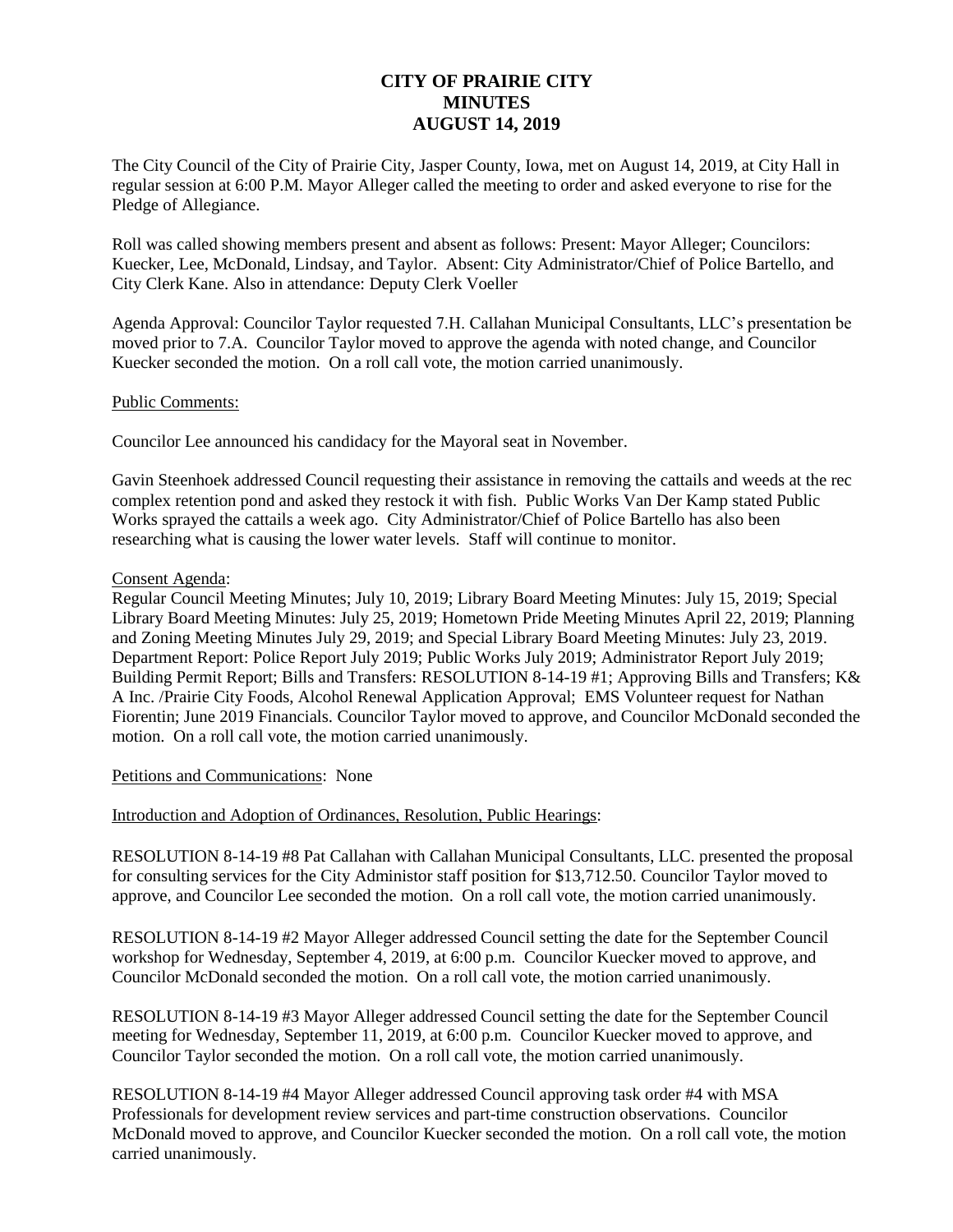# **MINUTES August 14, 2019 Page 2**

RESOLUTION 8-14-19 #5 Mayor Alleger addressed Council setting a public hearing for re-zoning of 807 W 2<sup>nd</sup> St from A-1 to C-1 on September 11, 2019, at 6:00 p.m. Councilor McDonald moved to approve, and Councilor Lindsay seconded the motion. On a roll call vote, the motion carried unanimously.

RESOLUTION 8-14-19 #6 Mayor Alleger addressed Council supporting of the Boone, Jasper, Marion and Warren Counties' Housing Trust Fund. Councilor Kuecker moved to approve, and Councilor Taylor seconded the motion. On a roll call vote, the motion carried unanimously.

Mayor Alleger opened the public hearing on FY 2019-20 Budget Amendment #1 at 7:15 p.m. No comments. Public hearing was closed at 7:16 p.m.

RESOLUTION 8-14-19 #7 Mayor Alleger addressed Council approving the FY 2019-20 Budget Amendment #1 Councilor Taylor moved to approve, and Councilor Lindsay seconded the motion. On a roll call vote, the motion carried unanimously.

# Old Business:

No action on MSA Professionals Project Update.

Mayor Alleger addressed Council regarding appointment of City Administrator duties during the interim period. Council would like Bartello to continue serving in the dual role of City Administrator/Chief of Police, for the same salary of \$79,583.00 until a full-time City Administrator is hired. Councilor Taylor moved to approve, and Councilor Kuecker seconded the motion. On a roll call vote, the motion carried unanimously.

#### New Business:

Mayor Alleger addressed Council approving publication for request for proposal (RFP) for CDBG Grant Administration/Writing for Drinking Water Project. Council requested the RFP be posted on the City website and newspaper. RFPs will be due at 4:30 p.m. on September 9, 2019. Councilor McDonald moved to approve, and Councilor Kuecker seconded the motion. On a roll call vote, the motion carried unanimously.

No action on the Iowa Initiative for Sustainable Communities (IISC) Partnership with University of Iowa Application 2020-21. Support letters are being gathered.

Mayor Alleger addressed Council regarding updates on City grants. Councilor McDonald requested the Jasper Community Foundation Grant for body cameras for the Police Department be added to the September agenda.

Mayor Alleger addressed Council regarding JEDCO grant application. EDC was not able to meet on August 5, 3019, but they gave Administrator/Chief of Police Bartello, verbal confirmation. Councilor McDonald moved to approve, and Councilor Taylor seconded the motion. On a roll call vote, the motion carried unanimously.

Mayor Alleger addressed Council regarding golf carts. Administrator/Chief of Police Bartello is working on putting together a new Ordinance for golf cart usage in City limits.

Mayor Alleger addressed Council regarding partnering with Jasper County and Manatt's to repair W. North St. for \$37,712.50. Councilor McDonald moved to approve, and Councilor Kuecker seconded the motion. On a roll call vote, the motion carried unanimously.

Mayor Alleger informed Council Dollar General is no longer interested in the parcel owned by the Economic Development Corporation (EDC). Dollar General is looking at other suitable locations in the area.